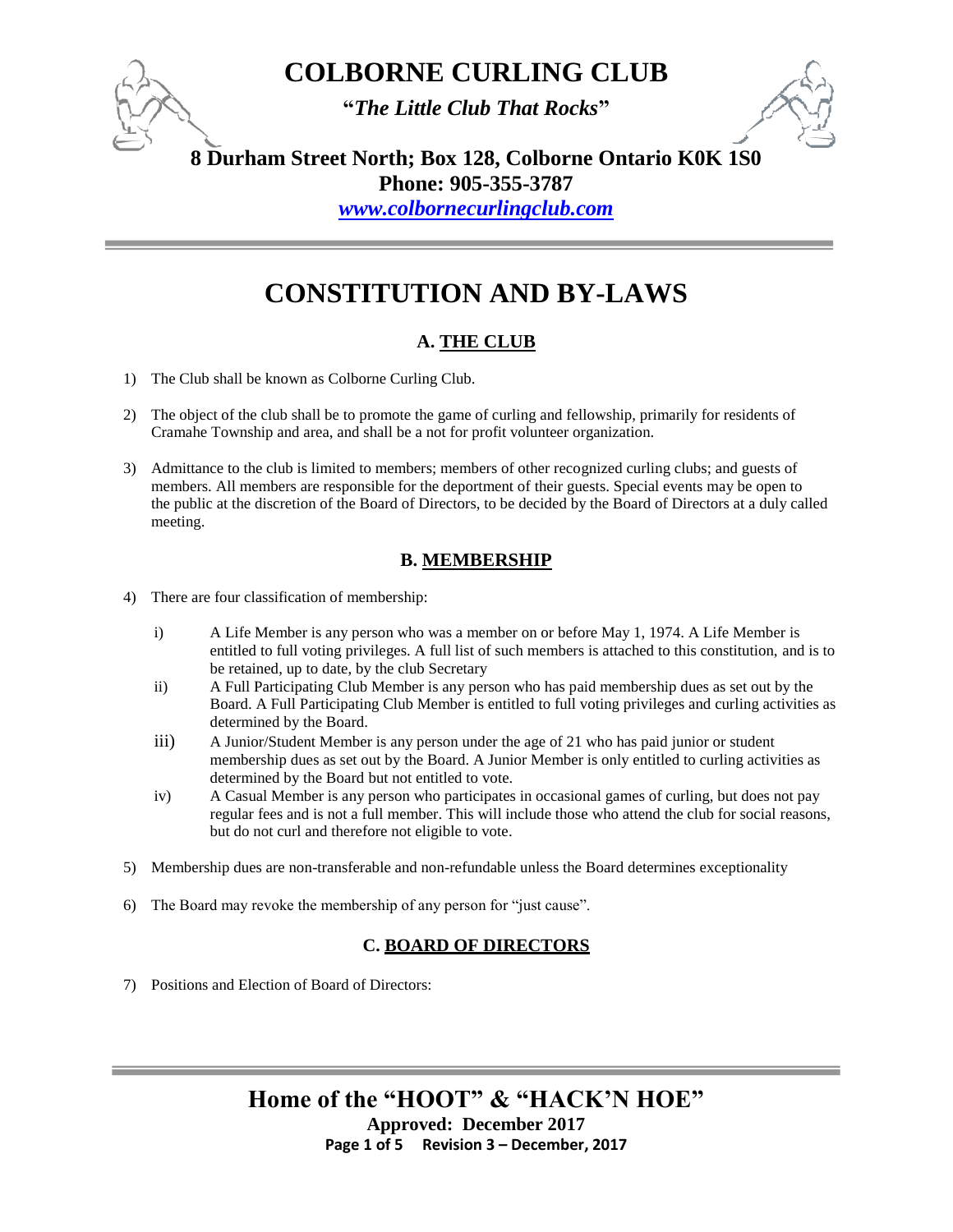

**"***The Little Club That Rocks***"**



**8 Durham Street North; Box 128, Colborne Ontario K0K 1S0**

**Phone: 905-355-3787** 

*[www.colbornecurlingclub.com](http://www.colbornecurlingclub.com/)*

- i) The Board of Directors shall consist of a President, Vice-President, Immediate Past President (one year only: during the transition year of a new President), Treasurer, Secretary, Bar Steward and five directors. All Board members will have voting privileges with the President having the deciding vote should the Board become deadlocked on an issue. . At least five (5) members of the Board must be residents of Cramahe Township. Within the direction of this Constitution any active curling member can sit on the Board of Directors in any position if duly elected
- ii) All of the above noted Board members, with the exception of the Immediate Past President are to be elected by the club members at the Annual General Meeting. Terms of office shall be 2 years for all positions, with a maximum of 2 consecutive terms, which may be extended at the discretion of the membership.
- 8) All Board members must be active curlers.
- 9) A quorum of the Board shall consist of more than half its total members.
- 10) Meeting of the Board of Directors:
	- i) The next meeting of the Board of Directors is to be set at the end of each regularly scheduled meeting; however a quorum of the Board of Directors may call a Board meeting. There should be at least three (3) days' notice given for all Board meetings.
	- ii) There will be a minimum of one meeting per month during the curling season (November 1 to March 31 of the year following, plus additional meetings as required during the remainder of the year at the call of the chair.
- 11) Any member of the Board who misses three consecutive meetings, without prior notification, will no longer be a member of the Board.

#### **D. DUTIES AND RESPONSIBILITIES OF THE BOARD OF DIRECTORS**

- 12) The Board of Directors shall have the following responsibilities:
	- i) To transact all normal business activities of the Club
	- ii) To manage all extra-ordinary business of the Club
	- iii) To establish, collect and record the payment of membership dues
	- iv) To call the Annual General Meeting
	- v) To call Special General Meetings as required
	- vi) To appoint temporary Board members to fill any vacancies which occur during the year
	- vii) To receive, review and react to monthly reports and/or recommendations of all standing committees

**Home of the "HOOT" & "HACK'N HOE" Approved: December 2017**

**Page 2 of 5 Revision 3 – December, 2017**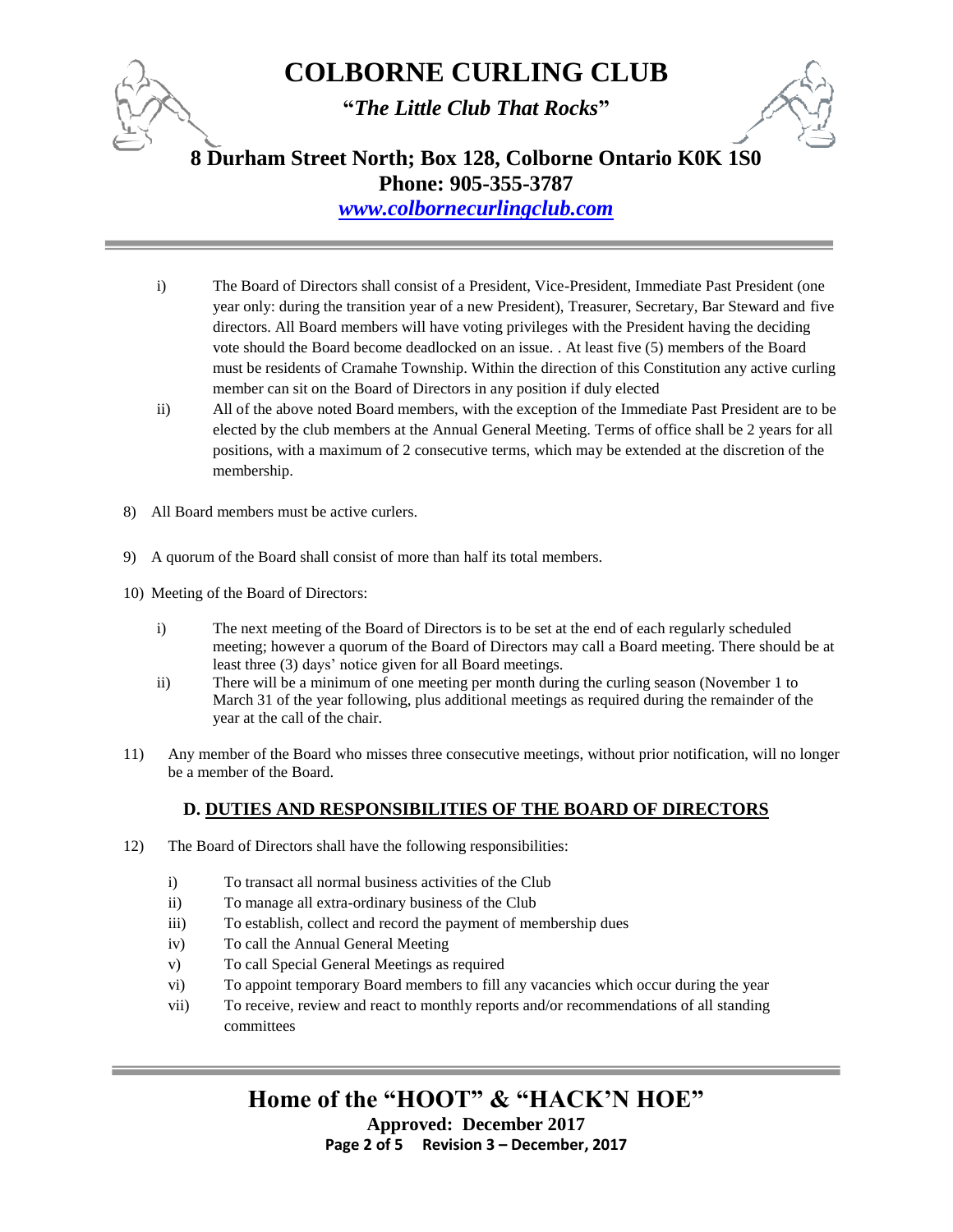

**"***The Little Club That Rocks***"**



**8 Durham Street North; Box 128, Colborne Ontario K0K 1S0**

**Phone: 905-355-3787** 

*[www.colbornecurlingclub.com](http://www.colbornecurlingclub.com/)*

- viii) To further the objectives of the Club
- ix) To establish policies and procedures as deemed necessary
- x) To establish an annual operating budget for the Colborne Curling Club
- xi) To establish yearly and long term goals of the Colborne Curling Club.
- xii) To develop a strategy to promote membership within the community.
- 13) Banking:
	- i) For all documents requiring signatures, the signing officers of the club shall be any two (2) of: the President, Vice-President, Secretary and Treasurer. Revisions to the signing officers shall be made as soon as possible following the Annual General Meeting.
	- ii) Valuable documents will be kept in a locked fire proof safe at the Curling Club. These will include the deed, insurance policies and other documents pertaining to the Club.
	- iii) The keys/combination to this safe will be kept by the Treasurer and President.
	- iv) All funds collected by or on behalf of the Colborne Curling Club shall be deposited in the Club's bank account.
- 14) Front door keys for the Colborne Curling Club will be issued to all Board members, individual draw masters, and other individuals as designated by the Board and will be returned to the Secretary upon resignation or retirement. A master list of issued keys is to be maintained by the Secretary.
- 15) The President shall preside and maintain order at all Board meetings, Annual General Meetings and special general meetings. The President shall have the power to call meetings, as deemed necessary. The President shall sign and post the minutes of such meetings after they have been approved. The President shall prepare a slate of candidates and shall conduct the voting for all vacant Board of Director positions at the Annual General Meeting. Unless the President's position is up for reelection in which case the election shall be conducted by any of the table officers (not scheduled for reelection).
- 16) The Vice-President shall take the place of and discharge the duties of the President when the President is absent.
- 17) The Treasurer shall be responsible for all monies collected and bills paid. The Treasurer's books and accounts shall at all times be open for inspection by the officers and shall be balanced as of March  $31<sub>st</sub>$  of each year. A complete report shall be presented at the Annual General Meeting. The Treasurer will present a financial report at each meeting of the Board in a format determined by the current Board at its inaugural meeting immediately prior to the beginning of the curling season.
- 18) The Secretary shall keep full and correct minutes of all Board, Special General and Annual General Meetings and shall execute all correspondence arising out of them.

### **Home of the "HOOT" & "HACK'N HOE" Approved: December 2017 Page 3 of 5 Revision 3 – December, 2017**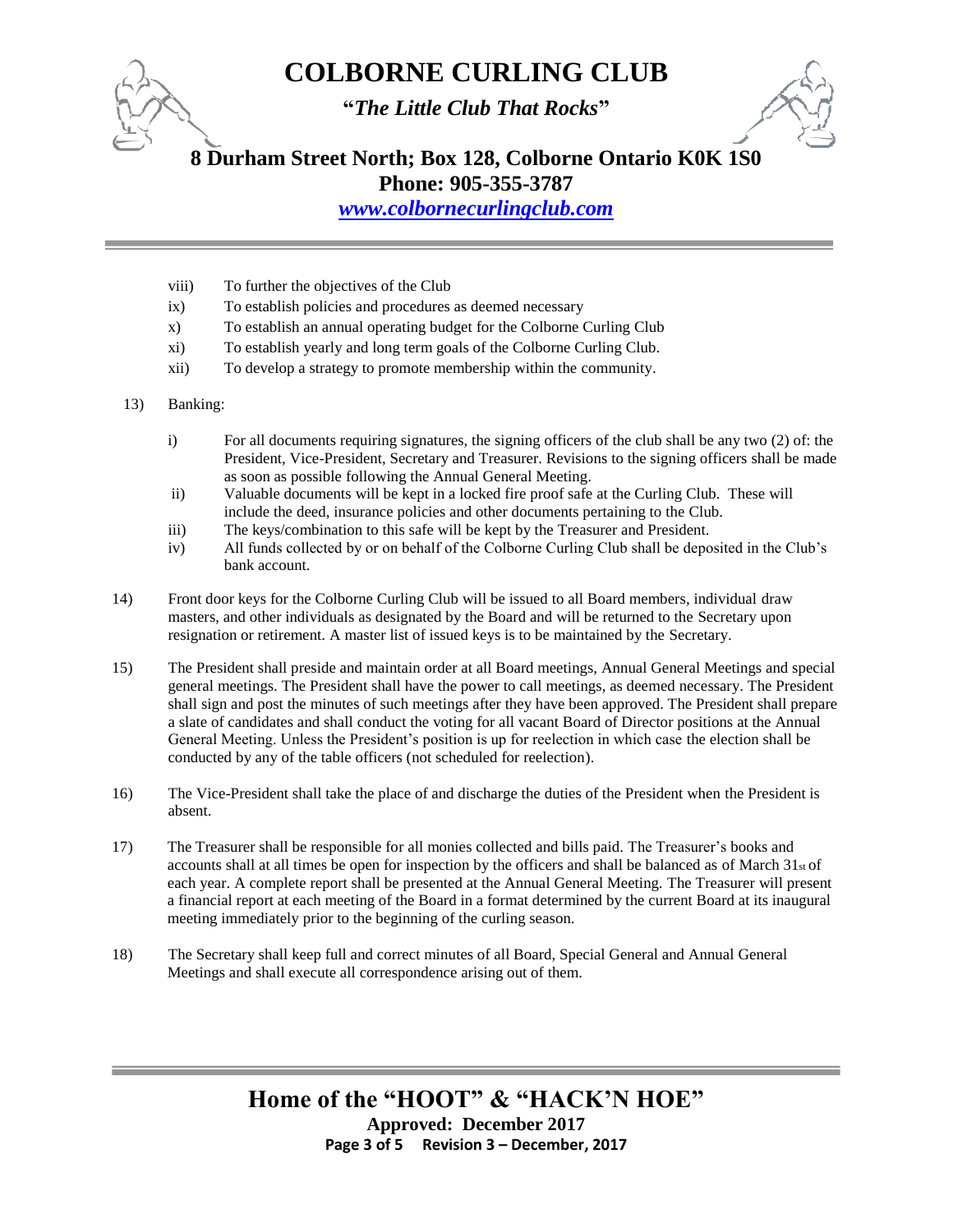**"***The Little Club That Rocks***"**

### **8 Durham Street North; Box 128, Colborne Ontario K0K 1S0**

**Phone: 905-355-3787** 

*[www.colbornecurlingclub.com](http://www.colbornecurlingclub.com/)*

### **E. STANDING COMMITTEES**

- 19) There shall be Six (6) Standing Committees of the club each presided over by one (1) Board Member: The purpose of these committees is to prepare and discuss topical reports and to provide recommendations to the Board of Directors.
	- i) Membership and League Committee: responsible for collecting all dues and fees and handing over all membership fees collected to the Club Treasurer, maintaining the membership list, volunteer dues and schedules.
	- ii) Bonspiel Committee: responsible for coordinating all bonspiels using the Colborne Curling Club facility; and maintaining and promoting all "out of club" events.
	- iii) Fundraising Committee: responsible for the development of strategies to acquire additional sources of revenue for the club.
	- iv) Kitchen Committee: responsible for the operation of the kitchen.
	- v) Youth Committee: responsible for coordinating the youth program in conjunction with the coaches.
	- vi) Maintenance Committee: responsible for coordinating: the ice-making activity; and the upkeep of the building.
- 20) Membership in these committees is to be drawn from the Full Participating Club Members List at the beginning of each new curling year by the committee chair.
- 21) There are to be at least 3 members on each Standing Committee.

#### **F. FINANCIAL**

- 22) The fiscal year of the Curling Club shall end March 31, each year.
- 23) The Board shall submit a Financial Statement for the year ended to the membership at the Annual General Meeting.
- 24) Special Finance Committee:
	- i) If the club finds it necessary to borrow money by means of collateral notes signed by any of its members, said members will be deemed a Special Finance Committee, each with a vested interest in the Colborne Curling Club, until such debts are retired.
	- ii) In the event that a Special Finance Committee has been established, any resolution greatly affecting the fixed assets of the club must be approved by a majority of the Special Finance Committee until such time as the Special Finance Committee has been dissolved.
- 25) One auditor, from the membership shall be appointed at the Annual General Meeting to examine, certify and report upon the Treasurer's Accounts for the year following.

**Home of the "HOOT" & "HACK'N HOE" Approved: December 2017 Page 4 of 5 Revision 3 – December, 2017**